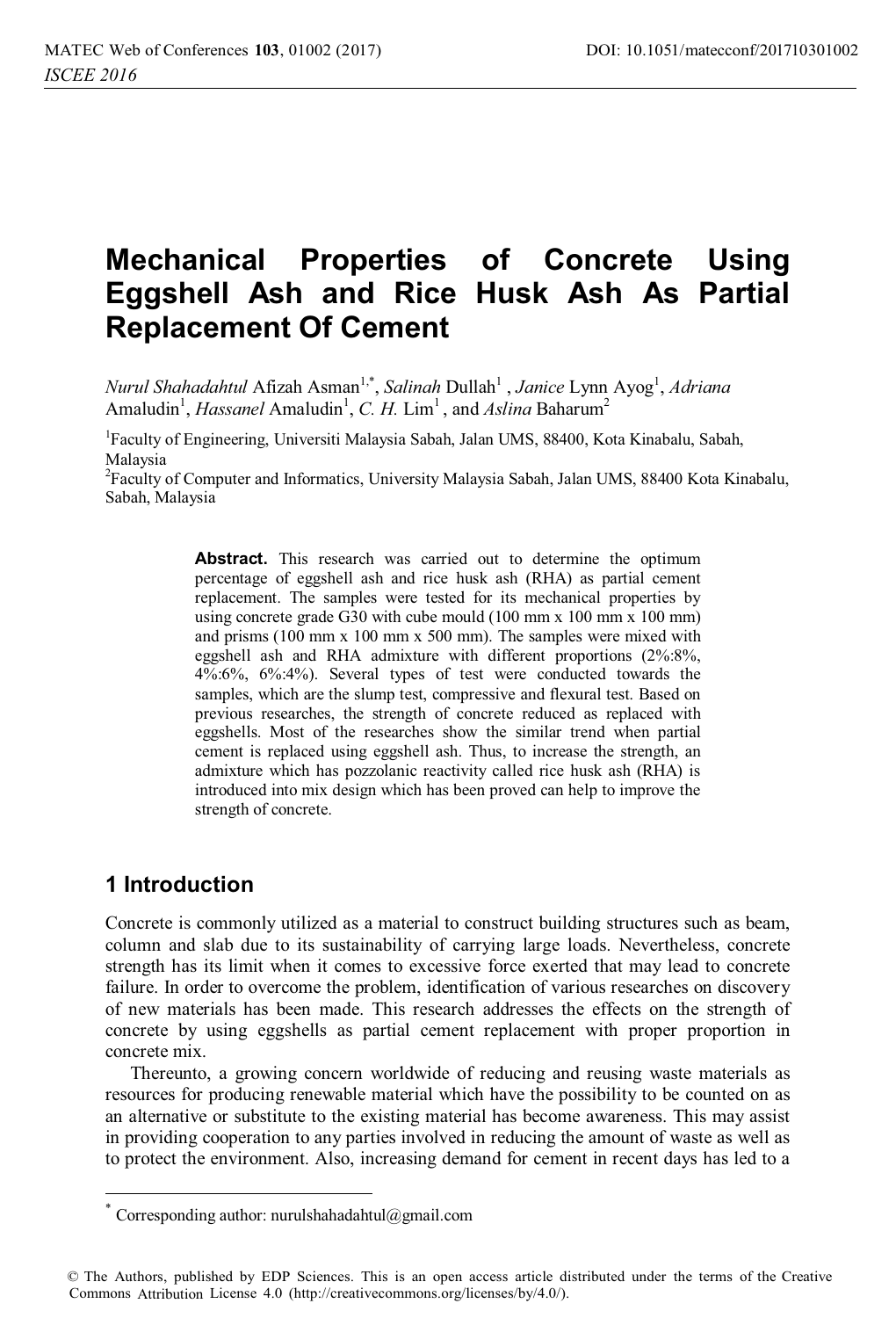boost production of cement in the world. The increase amount was predicted from 2283 million tones in 2005 to about 2836 million tones in the year of 2010 due to emerging economics and developing countries particularly in Asia countries with nearly produced 70% of the world production. The objectives of conducting this research are to determine the optimum percentage of eggshell ash and rice husk ash (RHA) as partial cement replacement. Also, determine the mechanical properties of concrete by comparing the performance of the concrete with the conventional concrete. The scope of this research is limited to partial replacement of cement using recycle wastes such as eggshell and rice husk ash.

# **2 Effects of eggshell ash and rice husk ash (RHA)**

According to Okonkwo et al. [1], eggshell is mainly composed of calcium compounds that is very similar to that of cement and presented as being composed of 93.70% calcium carbonate. Thus, it is an alternative that enables the cement to be replaced with eggshell. It is an advantage where the amount of cement usage can be reduced at the same time saves budget for any project. Calcium oxide is produced when calcium carbonate is incinerated to ash at temperature 500˚C and provides as a good accelerator due to extra calcium oxide in it. Calcium oxide also improved the setting time, as minimizing the length of setting time is much desirable in construction industry since it can be interrupted by unpredictable weather especially in the rainy season. Several researches conducted before also discovered the similar trend reduction in strength. For example, cement replacement by using timber waste ash and potential of wood waste ash as an addictive in concrete [2-3]. Assessments made by these researchers, were focused on mechanical strength, durability and shrinkage properties. However, the results indicated that as the number of percentage of cement being replaced, compressive strength of mortar decreased. Not only that, a remarkable decrease of air permeability was observed.

Most of researches state similar reduction in strength of concrete, another material has to be added together into the mix that has give positive impacts to concrete. Jayasankar [4] stated that the combination of fly ash, rice husk ash and eggshell powder was confirmed has equal strength with the conventional concrete. Thus, rich husk ash is chosen as an admixture to be added into the mix at the same time without changing the eggshell ash as partial cement replacement.

Rice Husk Ash (RHA) helps to improve the pozzolanic reactivity of cement. This pozzolanic reactivity refers to the high content of amorphous silica and to a very large surface area governed by the porous structures of the particles. The fineness of the RHA also assists in the reactivity by providing a larger surface area for a better reaction.

Researchers Cheah and Ramli [5] also stated that the improvement in the compressive strength and flexural strength of cement mortar with the use of high calcium wood ash (HCWA) in combination with densified silica fume (DSF) is due to the higher rate of pozzolanic reaction between the amorphous silica mineral of DSF and Portland cement contributed by HCWA. It is similar when eggshell ash, which consists of mainly of calcium to be reacted with RHA that content of pozzolanic amorphous silica.

According to Chao-Lung et al. [6], by adding the ground RHA up to 20%, concrete can be strengthen and enhance the durability properties of concrete. It improved the compressive strength, resistance to electricity and ultrasonic pulse velocity. Furthermore, as the number of curing day increases, higher strength and resistivity are gained.

Meanwhile, according to research done by Sensale [7] stated that by replacing Portland cement by RHA proven to enhance the performance of the concrete. The physical effect is linked to particle size that produces a refinement on the pore structure. But the degree of fineness of RHA has certain level that is allowable to be achieved. During the grinding of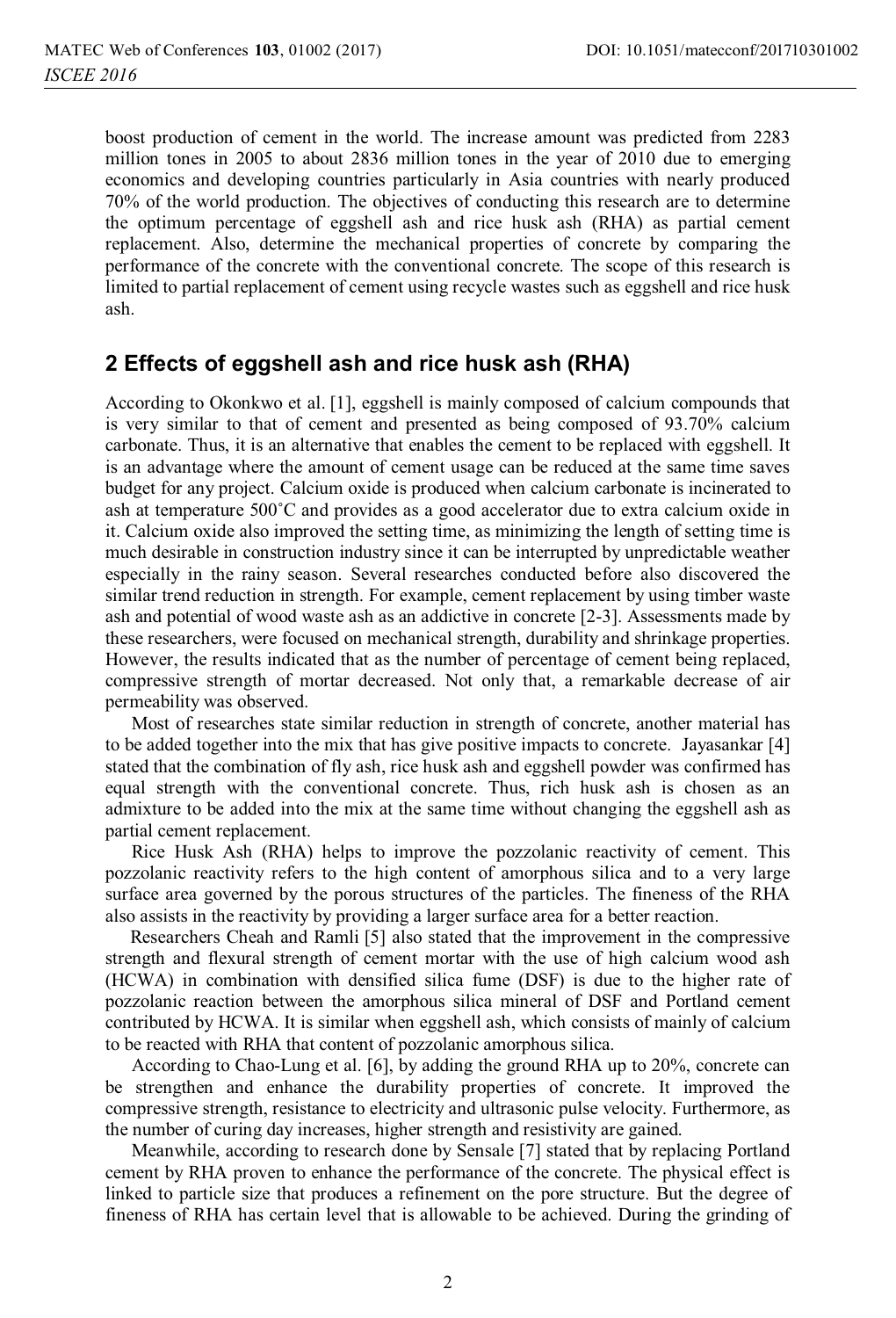RHA, high degree of fineness should be avoided. This is because the derivation of pozzolanic activity is mainly come from the internal surface area of the particles. It is suggested that at least about 75% of the RHA particles are in a size range at from about 4 μm to about 75 μm [7].

These show that there is a linear relationship as the percentage of RHA added into concrete mix increases, so does the compressive strength compared to conventional concrete. Simultaneously, a durability study of high strength of concrete mixed with part replacement of cement by RHA should be conducted along with its economic aspects.

# **3 Methodology**

Laboratory experiments were conducted by using main ingredients of concrete mix design, cement, fine aggregate, coarse aggregate and water. Meanwhile, eggshell ash and RHA were used as partial substitutes for cement in the mix design. After that, tests were conducted such as slump, compressive strength and flexural strength tests. Then the data for all experiments were recorded for the analysis.

Eggshells were collected from restaurants near the school and incinerated into ash with temperature about 500˚C, thoroughly ground and sieved through 75 μm sieve. In the meantime, RHA was obtained from a factory that was already burnt through combustion process.

The mix design is based on grade  $G_30$  (1:2:3). The 100 mm x 100 mm x 100 mm cubes and 100 mm x 100 mm x 500 mm prisms were used to observe the strength at 7, 21 and 28 days of curing.

The test specimens were mixed with eggshell ash and RHA admixture added. Partial cement will be replaced using eggshell ash with RHA during mixing the concrete design according to determined proportions. Table 1 shows the proportions of cement that is partially mixed with eggshell ash and RHA for each test.

Laboratory experiments were conducted by using main ingredients of concrete mix design, cement, fine aggregate, coarse aggregate and water. Meanwhile, eggshell ash and RHA were used as partial substitutes for cement in the mix design. After that, tests were conducted such as slump, compressive strength and flexural strength tests. Following that, the data for all experiments were recorded for the analysis.

Eggshells were collected from restaurants near the school and incinerated into ash with temperature about 500˚C, thoroughly ground and sieved through 75 μm sieve. In the meantime, RHA was obtained from a factory that was already burnt through combustion process.

The mix design is based on grade  $G30$  (1:2:3). The 100 mm x 100 mm x 100 mm cubes and 100 mm x 100 mm x 500 mm prisms were used to observe the strength at 7, 21 and 28 days of curing.

The test specimens were mixed with eggshell ash and RHA admixture added. Partial cement will be replaced using eggshell ash with RHA during mixing the concrete design according to determined proportions. Table 1 shows the proportions of cement that is partially mixed with eggshell ash and RHA for each test.

|                     | Cement | Eggshell ash | RHA                      |
|---------------------|--------|--------------|--------------------------|
| Normal concrete G30 | 100%   | -            | $\overline{\phantom{0}}$ |
| Concrete A          | 90%    | $2\%$        | 8%                       |
| Concrete B          | 90%    | $4\%$        | 6%                       |
| Concrete C          | 90%    | 6%           | 4%                       |

**Table 1.** Proportions of cement, eggshell ash and RHA.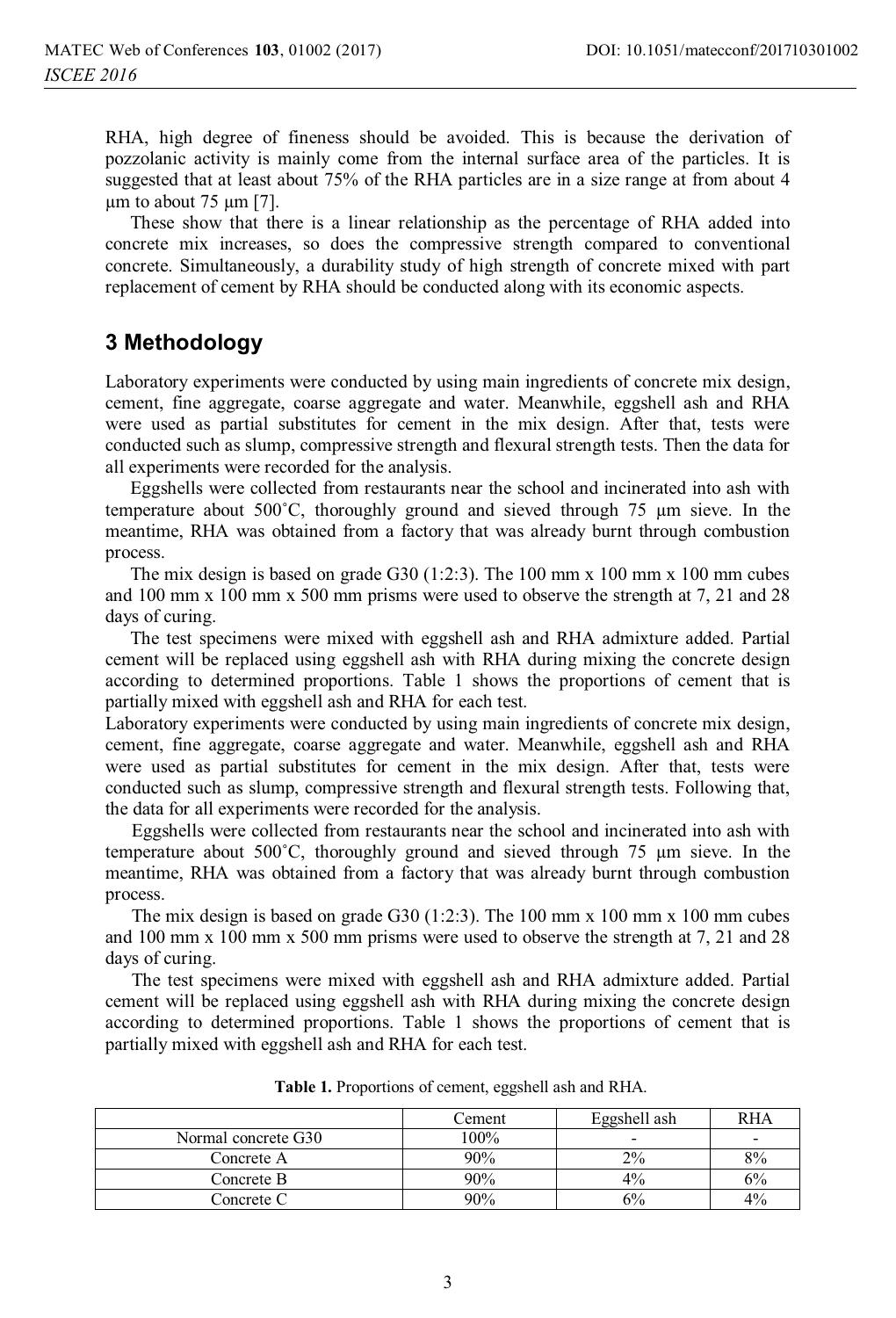# **4 Results**

#### **4.1 Slump test**

Based on ASTM C 143, concretes with replacement eggshell and RHA is more workable compared to normal concrete G30, as shown in Fig. 1. Normal concrete G30 and concrete with 2% eggshell ash and 8% RHA are considered less workable and have high tendency to segregate. Concrete with 4% eggshell height of slump continues to increase as shown by concrete with 6% eggshell ash and 4% RHA replaced with 6% RHA is considered workable in this result.



**Fig. 1.** Workability of Normal Concrete G30, Concrete with Addition of Eggshell and RHA.

#### **4.2 Compressive strength**

For compressive strength, replacement of eggshell ash and RHA reduced the strength. Nevertheless, strength of concrete is developed at 28 days of curing. In addition, as the percentage of replacement eggshell ash increased along with reduction in percentage of RHA. The result for flexural strength also almost shows a proportional performance same as compressive strength as shown in Fig. 2. However, for concrete with 6% eggshell ash and 4% RHA the flexural strength reduced.

### **4.3 Flexural strength**

Based on the result it can be considered that concrete with replacement of 4% eggshell ash and 6% RHA is the best optimum usage with a targeted slump between 10mm to 30mm and improved strength development in flexural between 7 to 28 days of curing although its compressive strength is lower that concrete with 6% eggshell ash and 4% RHA (Fig. 3).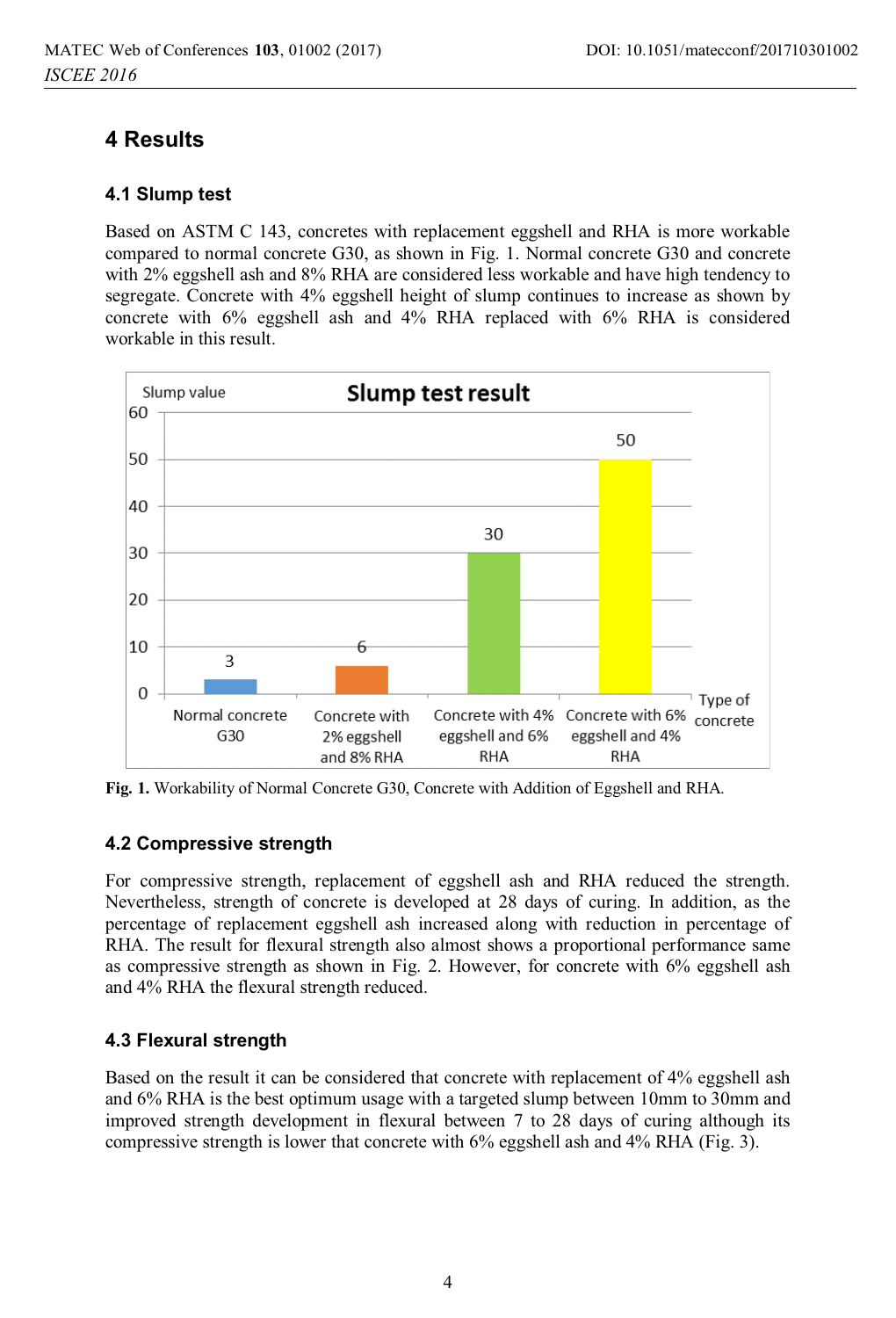

**Fig. 2.** Compressive strength of normal concrete G30, concrete with addition of eggshell and RHA.





#### **4.4 Comparison with conventional concrete**

When it comes to comparing the obtained results between conventional uses based on workability, the concrete with 2% eggshell ash and 8% RHA can be used for road. Meanwhile, concrete with 4% eggshell ash and 6% RHA is suitable for road and light reinforcement. Other than that, 6% eggshell ash and 4% RHA can be applied for flat slab and heavy reinforcement.